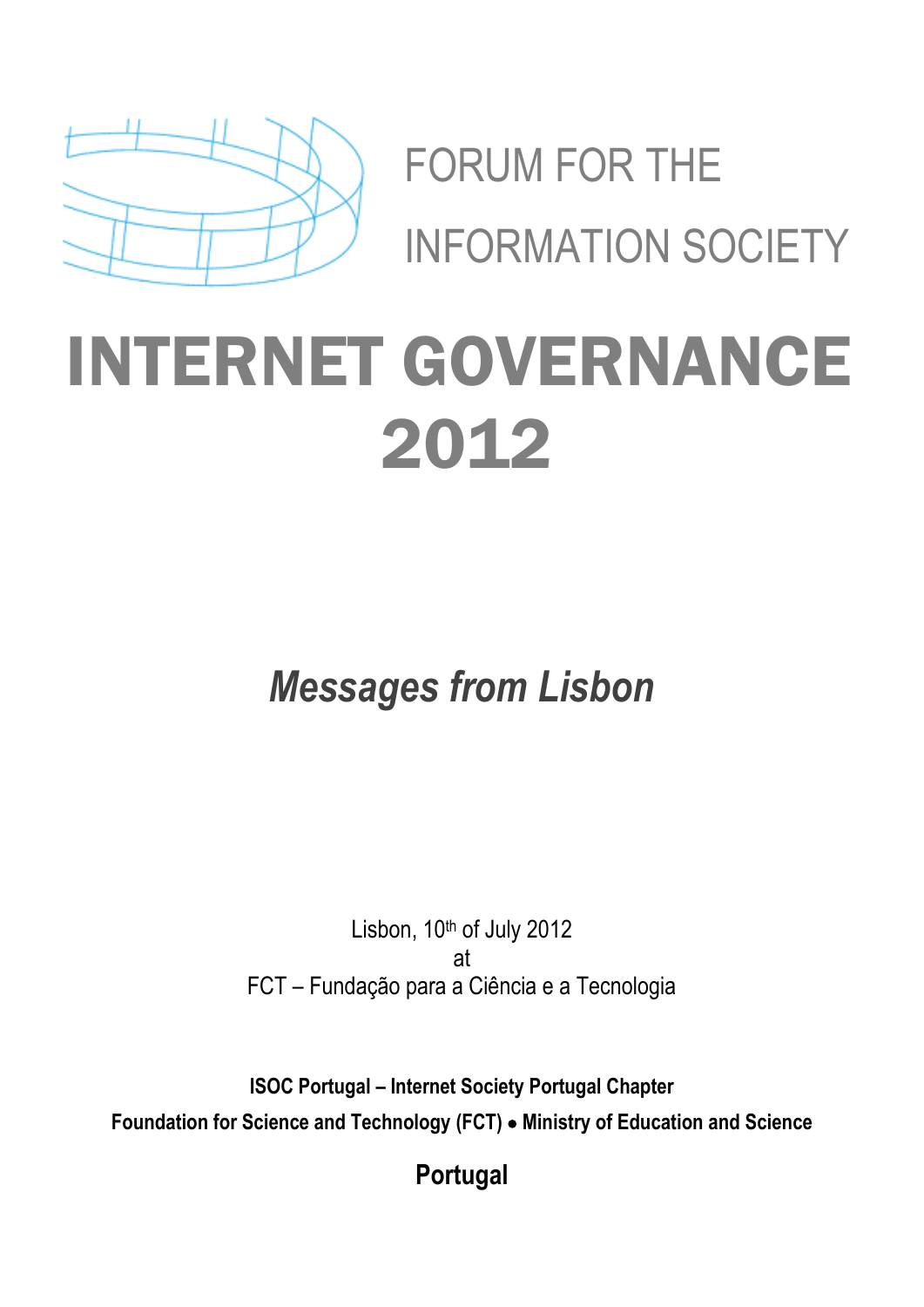



## *Key Messages from Lisbon*

**OPENNESS, UNIVERSALITY AND NEUTRALITY OF THE INTERNET HAVE BEEN ESSENTIAL TO ENABLE A DYNAMIC SCIENCE AND TECHNOLOGY BASED INNOVATION** that opened new and important opportunities in business and in social and political action sustained on **freedom of expression** and impacting on **human rights**, **democracy** and **citizen's political participation** by substantially enlarging the **free public discussion space**. The Internet was a revolutionary development arising from the scientific community with its merits initially recognized only in academic and defense circles, and catching by surprise the telecommunications industry. It is essential to preserve the open, universal and neutral characteristics of the Internet and avoid its capture by particular interests that threaten the preservation of these characteristics.

**CYBERSECURITY AND PRIVACY MOSTLY RELY ON DIGITAL MEDIA LITERACY AND ON R&D AND INNOVATION.** Freedom of information flows have to be balanced with privacy. Data retention, user profiling and unauthorized access to personal information are serious threats to privacy that must be contained by adopting a **balanced framework** which must also answer to the new challenges arising from Critical Infrastructures Protection, Social Networks, the Internet of Things and Cloud Computing. We need a trustworthy secure Internet but it is **unacceptable to overly base it on law enforcement, policing and "big brother" type surveillance** as this would seriously conflict with freedom and privacy, and would be unmanageable with the gigantic dimension and complexity the Internet is assuming. Much more decisive for building up trust in the Internet is to systematically promote **digital media literacy** as a basic education and citizenship asset enabling people to appropriately protect freedom and privacy and to act securely defending against security threats, and to develop by appropriate R&D **built-in systemic security** in information and communication systems, similar to that found in biological systems as a result of evolution. The associated Innovation will open **new important economic opportunities**.

**INTELLECTUAL PROPERTY AND COPYRIGHT LEGISLATION IS OUTDATED AND INAPPROPRIATE TO INTERNET REALITY.** The current legal framework is fairly recent in human history, with its roots at the end of the 18<sup>th</sup> century, and was developed for the technological innovations of mass dissemination of information at the time, initially the press and later phonographic recording and related developments. Similarly, the technological innovation of the Internet and the associated dematerialization of content and high speed global many-to-many communication, allowing information and knowledge to be shared with others without the provider losing any bit of it and without significant reproduction costs, require a brand new regulatory framework. **A regulatory framework based on the rights of reproduction does not make sense with the radical shift from reproduction and distribution to access and advertising**. The new *remix* **creativity and culture** as well as the **everyday practices of the digital natives generation** make clear the urgency of reforming regulatory frameworks as it is **unacceptable that current socially mainstream behaviour continues to be criminalized** on the basis of old fashioned rules. Solutions as those proposed by Anti-Counterfeiting Trade Agreement (ACTA), Protect IP Act (PIPA) or Stop Online Piracy Act (SOPA) are no longer acceptable and naturally faced strong opposition.

**NEW BUSINESS AND COST MODELS ARE NECESSARY FOR INTERNET RELATED TRANSACTIONS AND ECONOMY.**  The Internet substantially changed the previous share of value in the content production and distribution chain leading to the **need of re-establishing a new system** for assuring the **fair compensation** of authors and producers.

**SOCIAL NETWORKS ENORMOUSLY EXTEND HORIZONTAL COMMUNICATION IN CONVERSATIONAL-LIKE MODE.** Engaging in **conversation is the core activity in democracy**. The political power of Social Networks has been demonstrated in the Arab Spring and other situations. Social Networks more than doubled the anthropologically found usual number of human relationships of an individual in traditional societies which stands around 50. With the contribution of Social Networks **journalism** is changing from a one-to-many relationship with the public to a conversational relationship, a development with major implications to society and politics. It is also to be expected a growing use of Social Networks in **educational settings**. Social Networks are becoming unavoidable means to extend **stakeholder involvement in corporations** as well as in public and not-for-profit organizations, and to increase **professional value of individuals** at a time when most enterprises in developed countries are using them for **human resources recruitment**. These developments raise the **need to balance the different stakeholders legitimate interests** and to **prevent possible corporate or political abuses**, and also raise concerns related to the global reach of the involved multinationals.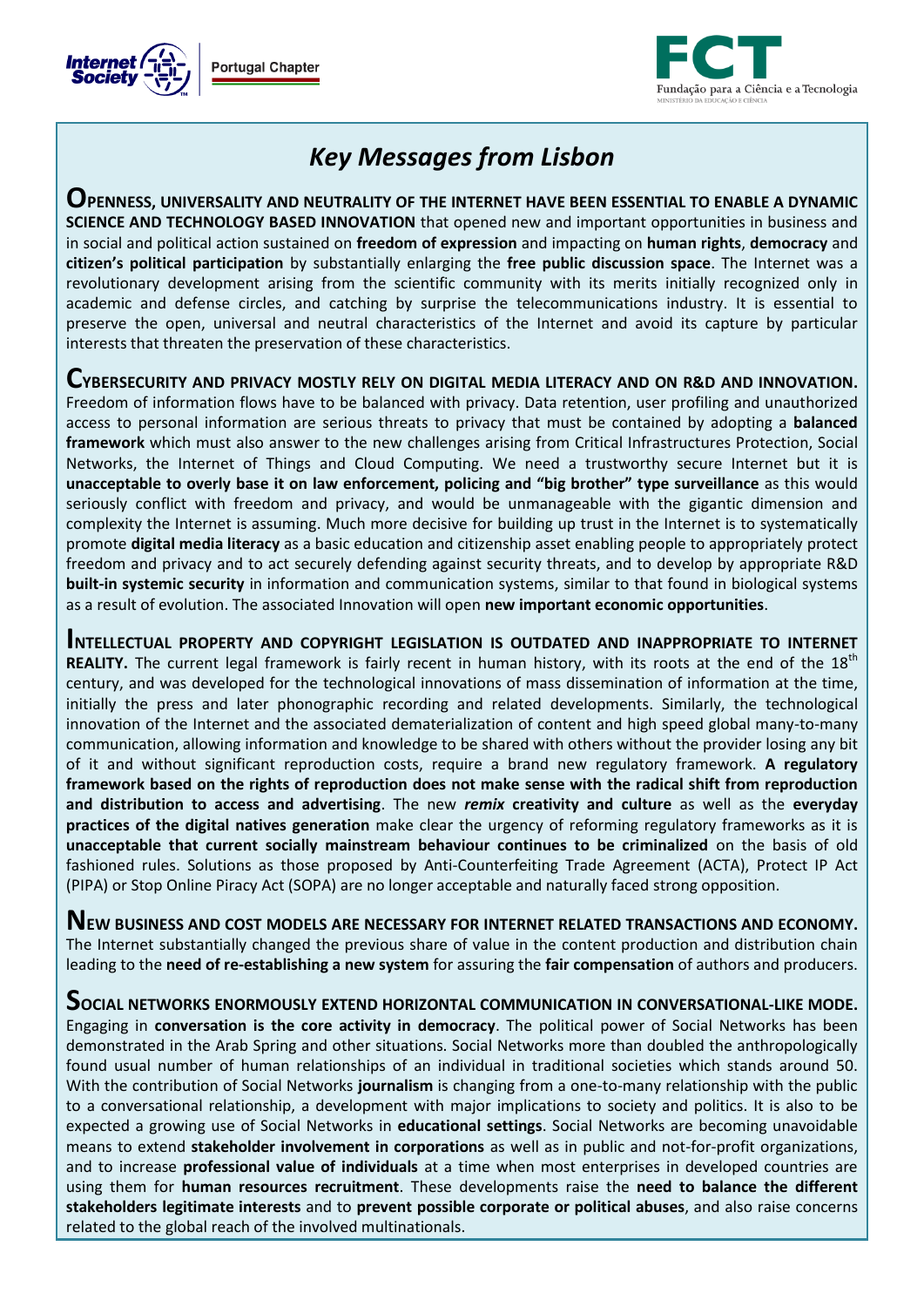



**MULTISTAKEHOLDER OPEN DEBATE ON INTERNET GOVERNANCE IS ESSENTIAL AND REQUIRES CONTINUITY** due to the highly dynamic changing nature of the Internet that is constantly bringing to attention new issues and old issues in different forms. **The IGF**<sup>1</sup> **has provided a valuable platform for global multistakeholder debate**. It is contributing to identify the main problems and to build up common understanding about them in ways previously unachievable. It **triggered a wide movement of creation of regional and national IGFs initiatives** in a very similar process as the growth of an open network like the Internet itself, providing a robustness and resilience to the IGF that only open networks can provide and which is unreachable by traditional forms of institutional hierarchical command-and-control organizations. **The ICANN**<sup>2</sup> **has been deepening its multistakeholder model with visible improvements** which are particularly relevant given that it is a policy development and operational organization at the top of the Internet Domain Name System (DNS) management and not only a forum of debate. This is particularly relevant when **difficult issues have to be tackled regarding a large number of applications to new Generic Top Level Domain names (gTLD)**, related to International Governmental Organizations (e.g., .gcc<sup>3</sup>), public interest activities (e.g., .health), geography (e.g., .patagonia, .rome), regulated markets (e.g., .bank), regulated professions (e.g., .lawyer, .doctor, .engineer), generic economic/cultural activities (e.g., .music), religion (e.g., .islam) and several others, for which specific applicants requested ownership in several cases without being related to the subject of application. **The failures of the ACTA, SOPA and PIPA processes demonstrate the ill fate of non-multistakeholder Internet Governance processes**. Unfortunately, **the International Telecommunication Regulations (ITR) are being discussed for approval as a treaty at the WCIT**<sup>4</sup> **without the involvement of key stakeholders**; the **consideration of Internet issues in this solely intergovernmental setting under the closed ITU**<sup>5</sup> **umbrella is inappropriate and should be opposed**, even if some governments and telecommunication operators wish that the new ITR establish for the Internet a **sender-pays** system similar to telephone communications and a **breach of Internet Neutrality** justified by the consideration of Quality of Service charges for Internet traffic. Also, **the discussion of Internet issues within ITU at the WTPF<sup>6</sup> is inappropriate** because the discussion of Internet policy requires a flexible and a multistakeholder setting alien to ITU procedures.

**ENHANCED COOPERATION ON INTERNET GOVERNANCE HAS SUBSTANTIALLY DEVELOPED SINCE THE WSIS**<sup>7</sup> within and among existing organizations and there is no need of a new body for that purpose. Enhanced Cooperation on Internet Governance is understood by some countries as being the transfer of ICANN functions to an intergovernmental setting in a new agency to be created at the UN for that purpose, or within the existing ITU. Western countries and non-governmental stakeholders from the technical community, business and civil society, among others, have opposed such development because it is not compatible with multistakeholder governance and due to the conviction that **under the heavy UN bureaucracy the Internet well-functioning that has been assured remarkably well up to now might be compromised**, and this was also the general opinion of the IGF participants in this event. In particular, the ITU is considered inappropriate for such functions because it has been essentially involved in switched one-to-one telephone communications and international spectrum sharing, which involve concerns drastically different from those of the Internet pulse-packet many-to-many communications, because ITU is not built to have operational telecommunications functions, and because its procedures are incompatible with multistakeholder governance. However, **ICANN relationship with the USA Government which remains unmatched with any other Government and its functioning under USA/California Law instead of international Law were seen as highly undesirable features requiring further and urgent improvement**, even if ICANN is considered a remarkable organization, both by its unique multistakeholder structure and by the effectiveness of its top level DNS management. Anyway, **Enhanced Cooperation has been regularly addressed at IGF meetings and other multistakeholder instances, and must continue to be an open multistakeholder process**. It is unacceptable to bring the issues of Enhanced Cooperation on Internet Governance to a just intergovernmental setting or to a sectorial setting such as the ITU, and it is inappropriate to manage or even discuss Internet critical infrastructures such as the DNS in such settings.

 $\overline{a}$ 

<sup>1</sup> United Nations (UN) Internet Governance Forum (IGF).

<sup>2</sup> Internet Corporation of Assigned Names and Numbers (ICANN).

<sup>3</sup> Gulf Cooperative Council (GCC).

 $\frac{4}{3}$  UN World Conference on International Communications (WCIT), in December 2012.

 $\frac{5}{3}$  UN International Telecommunications Union (ITU).

 $\frac{6}{1}$  ITU World Telecommunications Policy Forum (WTPF).

 $^7$  UN World Summit on the Information Society (WSIS), in December 2003 in Geneva and November 2005 in Tunis.